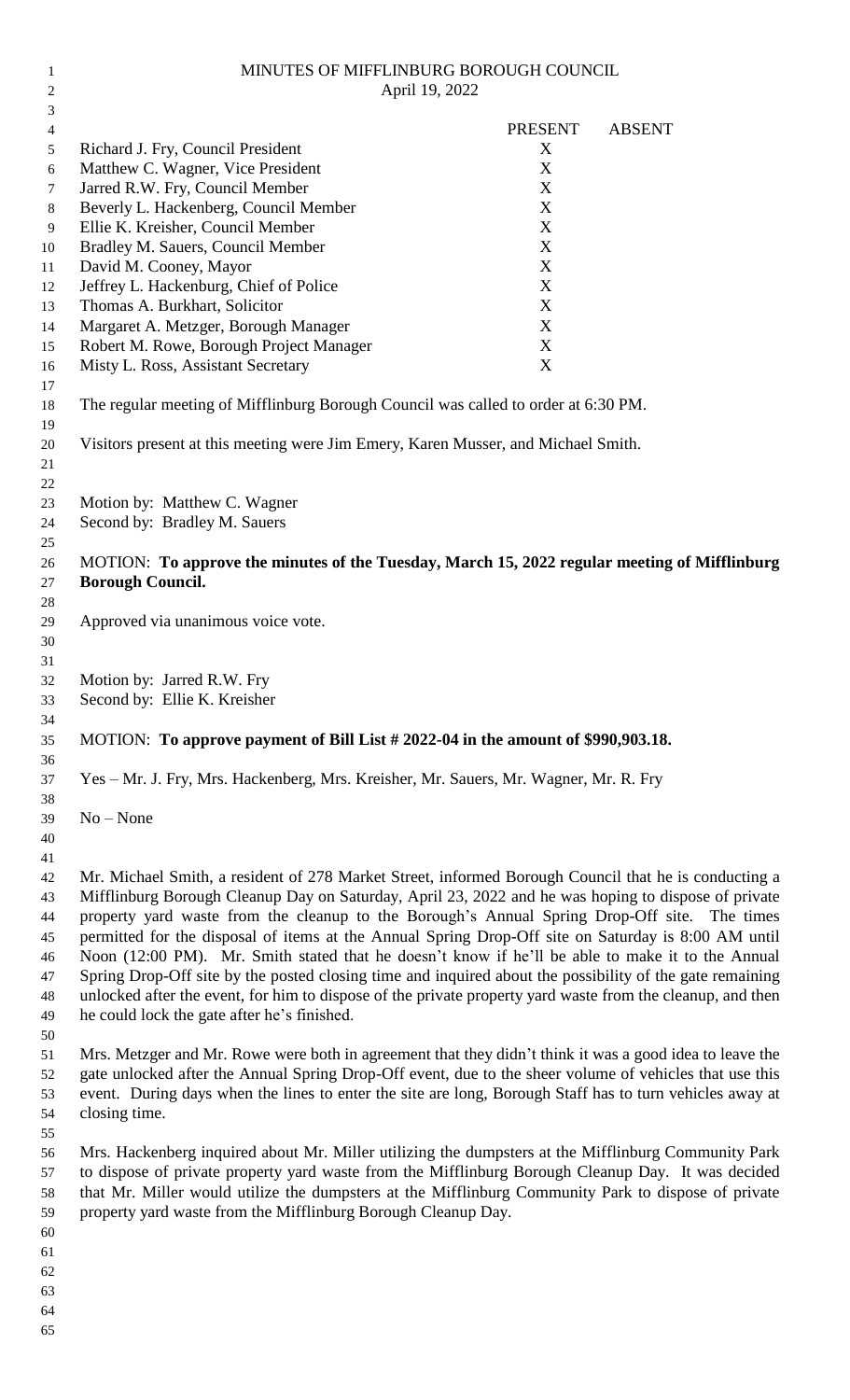- Motion by: Matthew C. Wagner
- Second by: Beverly L. Hackenberg

 MOTION: **To approve the Mifflinburg Borough Zoning Report for March 2022 and authorize payment to the Central Keystone Council of Governments (CK-COG) in the amount of \$2,801.16.**

Yes – Mrs. Hackenberg, Mrs. Kreisher, Mr. Sauers, Mr. Wagner, Mr. J. Fry, Mr. R. Fry

 No – None

 Mr. Burkhart announced that Borough Council action is requested to adopt Resolution No. 2022-16; Establishing and adopting a policy for the distribution of connection permits under state, federal or regulatory limitations. A copy of the resolution has been included in the information tonight for Borough Council review. The resolution amends the previous EDU allocation resolution to add Subsection e, under Section VII of Paragraph B, which reads that Borough Council may consider one (1) additional ninety (90) day extension request on a case by case basis based on the conditions presented by the applicant, or if there is a PA Declaration of Emergency in place at the time of the request.

Motion by: Matthew C. Wagner

Second by: Bradley M. Sauers

#### MOTION: **To adopt Resolution 2022-16; Establishing and adopting a policy for the distribution of connection permits under state, federal or regulatory limitations.**

- Approved via unanimous voice vote.
- 

 Mr. Burkhart announced that Borough Council action is requested to adopt Resolution 2022-17; A resolution establishing fees for the Borough's Residential Rental Unit Licensing Ordinance. This resolution amends the established fees under the Borough's Residential Rental Unit Licensing Ordinance as submitted by the Central Keystone Council of Governments (CK-COG). The changes being proposed are as follows:

- 100 1. The fee for a Rental Unit License shall increase from \$25.00 for one residential rental unit and \$10.00 for each additional residential rental on the same premises to \$35.00 per dwelling or rooming unit.
- 2. The "No-Show" fee charged to the Property Owner who fail to be present for the inspection 105 shall increase from \$15.00 to \$50.00.
- 3. Failure to pay any fee due within Ninety (90) days of billing date will result in a late fee of \$50.00 per License charged to the Property Owner has been added to the established fees.

 A copy of the resolution has been included in the information tonight's for Borough Council review. Borough Council action is requested on this resolution.

- 
- Motion by: Bradley M. Sauers
- Second by: Ellie K. Kreisher
- 

## MOTION: **To adopt Resolution 2022-17; Establishing fees for the Borough's Residential Rental Unit Licensing Ordinance.**

- 
- Approved via unanimous voice vote.
- 

 Mrs. Metzger announced that Borough Council action is requested to adopt Resolution 2022-18; Amending the Rules and Regulations for the Public Use of the Mifflinburg Recreation Area. A copy of the resolution has been forwarded to Borough Council via email prior to tonight's meeting for their review.

- 
- 
-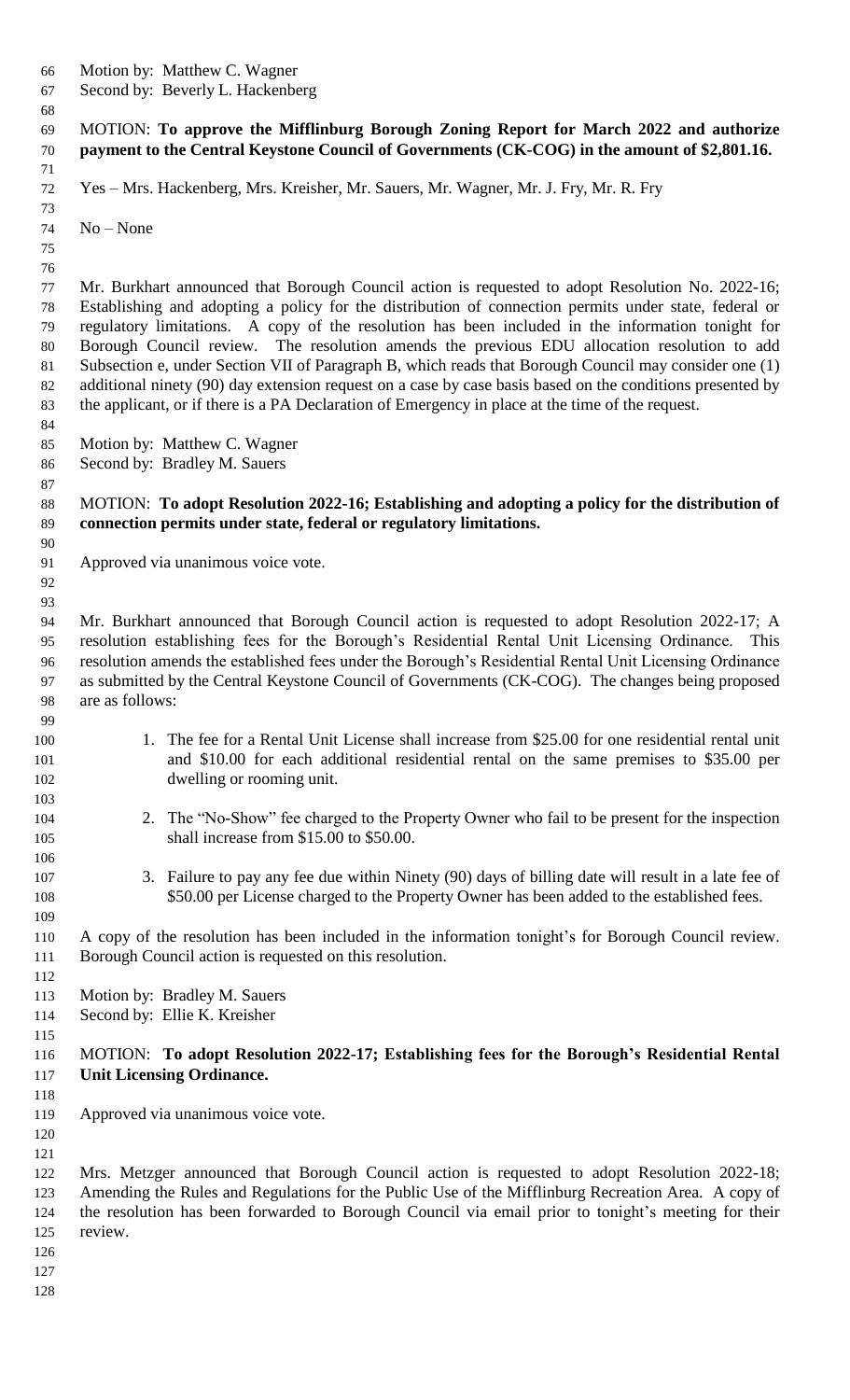| 129        |                                                                                                                                                                                             | Mr. Burkhart informed Borough Council that he has reviewed the revised Rules and Regulations for the                                                                            |  |
|------------|---------------------------------------------------------------------------------------------------------------------------------------------------------------------------------------------|---------------------------------------------------------------------------------------------------------------------------------------------------------------------------------|--|
| 130        | Public Use of the Mifflinburg Recreation Area as recommended by Mr. Wagner. The changes/additions                                                                                           |                                                                                                                                                                                 |  |
| 131        |                                                                                                                                                                                             | are provided in italics and underlined.                                                                                                                                         |  |
| 132        |                                                                                                                                                                                             |                                                                                                                                                                                 |  |
| 133        |                                                                                                                                                                                             | Rules and Regulations for the Public Use of the Mifflinburg Recreation Area                                                                                                     |  |
| 134<br>135 |                                                                                                                                                                                             |                                                                                                                                                                                 |  |
| 136        | Section 1. Mifflinburg Recreation Area. The Borough does hereby approve the following rules<br>and regulations for the control and use of the Mifflinburg Recreation Area in the Borough of |                                                                                                                                                                                 |  |
| 137        | Mifflinburg, which are to include, but not be limited to, the Mifflinburg Area Recreational Park                                                                                            |                                                                                                                                                                                 |  |
| 138        | located at North Fifth Street, and the Harry F. Haney Park located at North Eighth Street, in the                                                                                           |                                                                                                                                                                                 |  |
| 139        | Borough of Mifflinburg.                                                                                                                                                                     |                                                                                                                                                                                 |  |
| 140        |                                                                                                                                                                                             |                                                                                                                                                                                 |  |
| 141        |                                                                                                                                                                                             | 1. The hours during which the recreation area shall be open daily are: 6:00 a.m. to 9:00 p.m.,                                                                                  |  |
| 142        |                                                                                                                                                                                             | except during special events which have been approved by the Borough Council.                                                                                                   |  |
| 143        |                                                                                                                                                                                             |                                                                                                                                                                                 |  |
| 144        |                                                                                                                                                                                             | 2. The dates during which the recreation area shall be used by the general public shall be April                                                                                |  |
| 145        |                                                                                                                                                                                             | 15th through October 15th of each calendar year. The Borough Council may grant                                                                                                  |  |
| 146        |                                                                                                                                                                                             | approval for special events to be held in the park which are hosted by non-profit                                                                                               |  |
| 147        |                                                                                                                                                                                             | organizations before May 15th and after September 15th, and on any date between May                                                                                             |  |
| 148        |                                                                                                                                                                                             | 15th and September 15th, when the pavilions have not been reserved.                                                                                                             |  |
| 149<br>150 |                                                                                                                                                                                             | 3. The use of the picnic pavilions at the North Fifth Street Park may be by reservation as                                                                                      |  |
| 151        |                                                                                                                                                                                             | established by the Borough Office. Reservations are accepted for the period of May 15th                                                                                         |  |
| 152        |                                                                                                                                                                                             | through September 15th of each year beginning on January 2nd of the same year.                                                                                                  |  |
| 153        |                                                                                                                                                                                             | Reservations are recorded on a first come first served basis. Reservation fees to be set by                                                                                     |  |
| 154        |                                                                                                                                                                                             | resolution of Borough Council. The Borough Council may grant permission for pavilion                                                                                            |  |
| 155        |                                                                                                                                                                                             | use during special events hosted by non-profit organizations and approved by council                                                                                            |  |
| 156        |                                                                                                                                                                                             | before May 15th and after September 15th, and on any date between May 15th and                                                                                                  |  |
| 157        |                                                                                                                                                                                             | September 15th, when the pavilions have not been reserved.                                                                                                                      |  |
| 158        |                                                                                                                                                                                             |                                                                                                                                                                                 |  |
| 159        |                                                                                                                                                                                             | 4. The speed limit for all motor vehicles on the driveway into the park/recreation area shall be                                                                                |  |
| 160        |                                                                                                                                                                                             | 5 m.p.h. No motor vehicles shall be permitted within the park area except the established                                                                                       |  |
| 161        |                                                                                                                                                                                             | parking areas and driveway. No overnight parking permitted. <i>Exceptions to vehicle</i>                                                                                        |  |
| 162        |                                                                                                                                                                                             | parking during special events hosted by non-profit organizations may be granted by the                                                                                          |  |
| 163<br>164 |                                                                                                                                                                                             | <b>Borough Council.</b>                                                                                                                                                         |  |
| 165        |                                                                                                                                                                                             | 5. No person shall indulge in any threatening, abusive, insulting, indecent or profane language                                                                                 |  |
| 166        |                                                                                                                                                                                             | or act.                                                                                                                                                                         |  |
| 167        |                                                                                                                                                                                             |                                                                                                                                                                                 |  |
| 168        |                                                                                                                                                                                             | 6. It shall be unlawful for any person to commit any violation of any Pennsylvania State                                                                                        |  |
| 169        |                                                                                                                                                                                             | Criminal Law Statutes (i.e., criminal mischief, riotous assemblage, fights, boisterousness,                                                                                     |  |
| 170        |                                                                                                                                                                                             | drunkenness, public indecencies, etc.).                                                                                                                                         |  |
| 171        |                                                                                                                                                                                             |                                                                                                                                                                                 |  |
| 172        |                                                                                                                                                                                             | 7. It shall be the responsibility of all persons using the park/recreation area to deposit all trash                                                                            |  |
| 173        |                                                                                                                                                                                             | or refuse in the containers provided within the said park.                                                                                                                      |  |
| 174        |                                                                                                                                                                                             | 8. No explosives, explosive devices, or fireworks shall be permitted within the park area. <i>The</i>                                                                           |  |
| 175<br>176 |                                                                                                                                                                                             | Borough Council may grant permission for fireworks displays during special events hosted                                                                                        |  |
| 177        |                                                                                                                                                                                             | by non-profit organizations and approved by council at any time throughout the year.                                                                                            |  |
| 178        |                                                                                                                                                                                             |                                                                                                                                                                                 |  |
| 179        |                                                                                                                                                                                             | 9. Usage of the park or recreation area during any time other than the time limits established                                                                                  |  |
| 180        |                                                                                                                                                                                             | by Subsections 1 and 2 of these rules shall be approved by the Mifflinburg Borough                                                                                              |  |
| 181        |                                                                                                                                                                                             | Council.                                                                                                                                                                        |  |
| 182        |                                                                                                                                                                                             |                                                                                                                                                                                 |  |
| 183        |                                                                                                                                                                                             | 10. It shall be unlawful for any person to possess any weapon or knife within the park area.                                                                                    |  |
| 184        |                                                                                                                                                                                             |                                                                                                                                                                                 |  |
| 185        |                                                                                                                                                                                             | 11. It shall be unlawful to use any tobacco product within the park area.                                                                                                       |  |
| 186        |                                                                                                                                                                                             |                                                                                                                                                                                 |  |
| 187<br>188 |                                                                                                                                                                                             | 12. No horses, dogs, or other animals shall be permitted within the park or recreation area,<br>unless a special occasion shall be approved by the Mifflinburg Borough Council. |  |
| 189        |                                                                                                                                                                                             | Individuals with service animals are exempted from this rule.                                                                                                                   |  |
| 190        |                                                                                                                                                                                             |                                                                                                                                                                                 |  |
| 191        |                                                                                                                                                                                             |                                                                                                                                                                                 |  |
| 192        |                                                                                                                                                                                             |                                                                                                                                                                                 |  |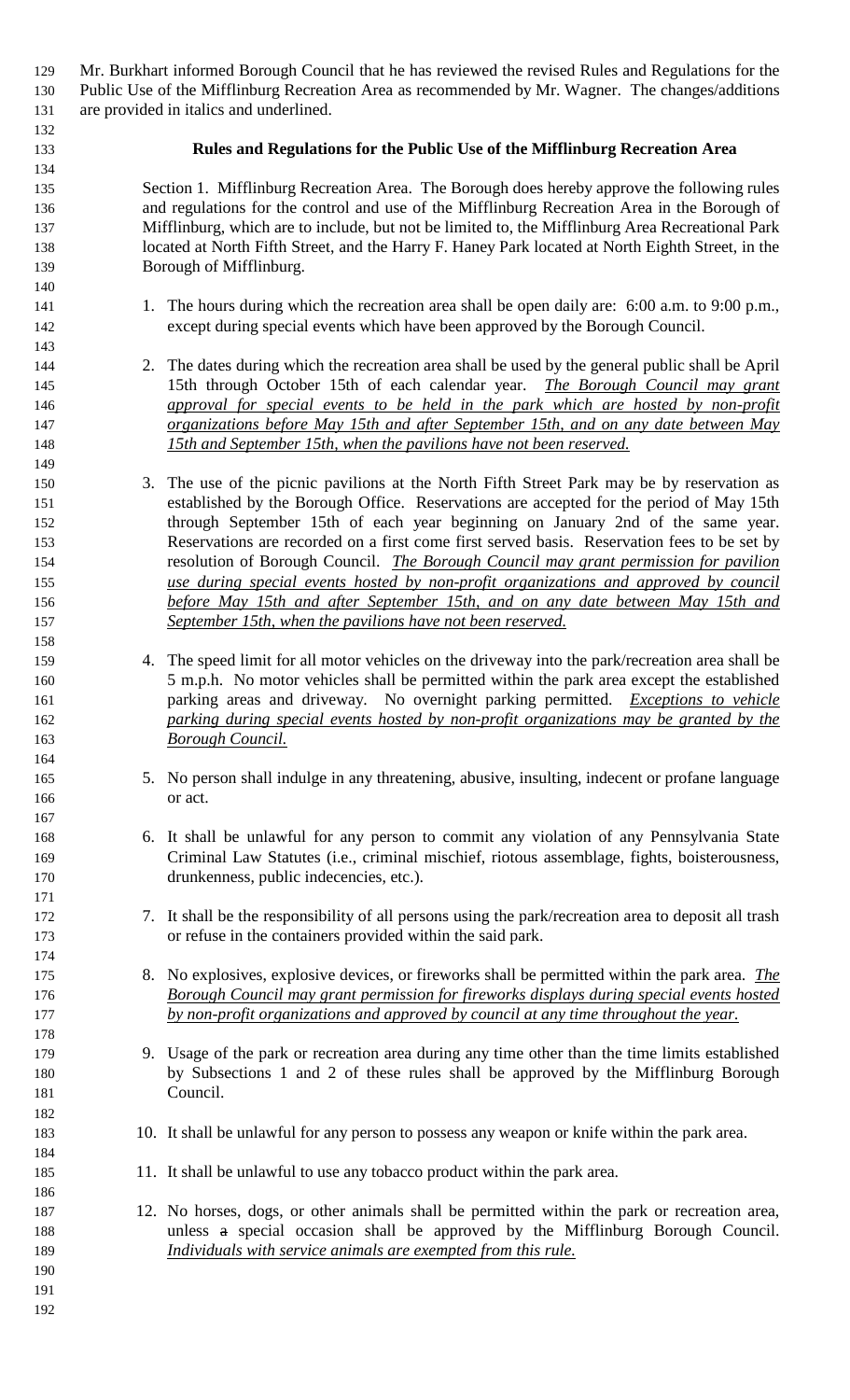- 13. The possession or consumption of alcoholic beverages and/or any illegal drugs at all Mifflinburg Borough parks and recreation areas, including, but not limited to the North Fifth Street Recreation Area and the Harry F. Haney Memorial Park is hereby prohibited, and shall be enforced by the Mifflinburg Borough Police. *The Borough Council may grant permission for the sale and consumption of alcohol during special events hosted by non- profit organizations and approved by Council. The organization or entity selling alcohol must provide the following: proof of application and approval of a PLCB special occasion permit application, as required by State Law; proof of appropriate licenses and certificates for servers, as required by State Law; and, provide a certificate of general liability insurance, as more fully set forth in Section 2 herein. Events where alcohol will be sold or consumed may not be scheduled between Memorial Day and Labor Day.* 14. No golfing shall be permitted in any area other than the specified area on of the North Fifth Street Park. 15. The Mifflinburg Borough Police Department and the Park Directors shall have the authority to temporarily remove any person or persons from the park or recreation area for violation of any of the above rules and regulations for up to 5 days. Permanent removal (longer than 5 days) shall be made at the discretion of the Mayor of Mifflinburg Borough. *Section 2. Insurance Requirements. Before final approval of a special event by a non-profit organization is granted, the organization or entity may be required to provide a current certificate of general liability insurance including bodily injury, and property damage in the amount of \$1,000,000 per occurrence and aggregate of \$2,000,000, naming the Borough of Mifflinburg, 120 N. 3rd Street, Mifflinburg, PA 17844, as an additional insured. The insurance provided shall save, defend, keep harmless and indemnify the Borough of Mifflinburg and its appointed and elected officials, officers, servants, agents and employees from and against any and all costs and liability, including all attorneys' fees, however, caused, resulting from or arising out of or in any way connected with the organization or entity's activities or use of the parks and recreation areas and Borough property. The Borough of Mifflinburg reserves the right to request a copy of the entire insurance policy and to demand additional insurance as warranted by the special event. Section 3. Hold Harmless/Indemnify Agreement. To the fullest extent permitted by law, the organization or entity hosting a special event shall indemnify and hold harmless the Borough of Mifflinburg, its agents and employees from and against all claims, damages, losses and expenses including but not limited to attorney's fees, arising out of or resulting from the event, regardless of whether such claim, damage, loss or expense is caused, in whole or in part, by the indemnified hereunder, unless any such claim, damage, loss or expense is caused by the gross negligence or willful misconduct of the Borough, or anyone directly or indirectly employed by the Borough, or anyone for whose acts the Borough is liable. Such obligation shall not be construed to negate or abridge, or otherwise reduce any other right or obligation of indemnity, which would otherwise exist as to any party or person, described in this*
- 238 Section 4. Penalty for Violation. Any person or persons violating any of the foregoing rules and regulations shall pay a fine of not less than \$50 nor more than \$300, and costs of prosecution, and, in default of the payment thereof, shall undergo imprisonment for not more 241 than 30 days.
- Section 5. Amendments. The Borough of Mifflinburg reserves the right to alter and amend these rules and regulations in the manner provided by law.
- Borough Council action is requested to adopt Resolution 2022-18; Amending the Rules and Regulations for the Public Use of the Mifflinburg Recreation Area.
- Motion by: Beverly L. Hackenberg
- Second by: Ellie K. Kreisher

*paragraph.*

- MOTION: **To adopt Resolution 2022-18; Amending the Rules and Regulations for the Public Use of the Mifflinburg Recreation Area in the Borough of Mifflinburg.**
- Approved via unanimous voice vote.
-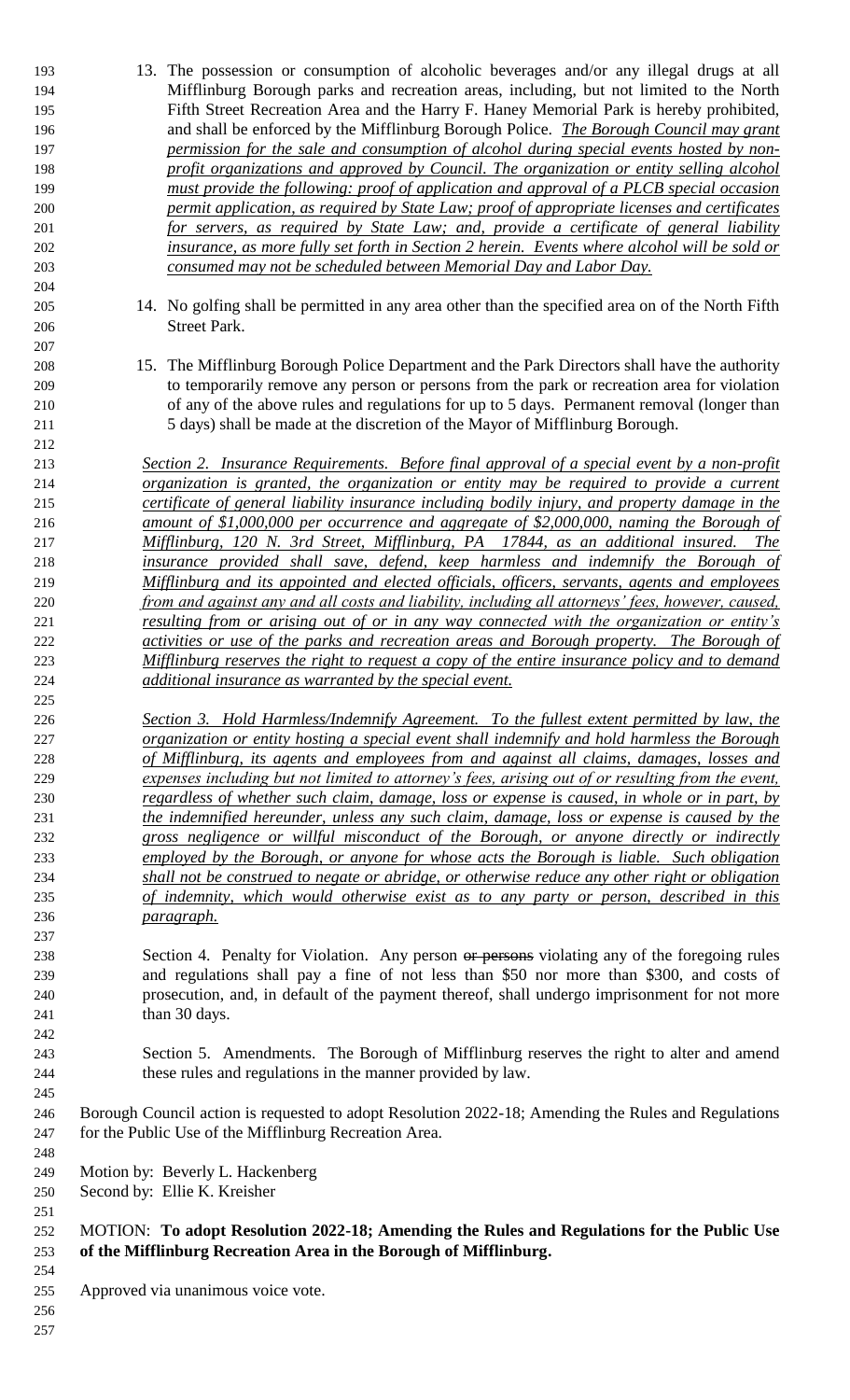Mrs. Hackenberg stated that after the first big event is held at the Mifflinburg Community Park, she thinks Borough Council needs to look at how much electric is being used and depending on the usage, they may want to consider charging the organization for the electric since they charge the Mifflinburg Christkindl Market for electric.

 Mrs. Metzger announced that Borough Council action is requested to adopt Resolution 2022-19; Amending the updated Mifflinburg Borough Police Department Policy and Procedure Manual for Article III, Section 302, Position Descriptions and Responsibilities-Sergeant, and Article X, Section 1003, Chain of Command. A copy of the resolution has been included in the information tonight for Borough Council review. This resolution has not been included on tonight's Council Agenda. In accordance with the new requirements imposed on Pennsylvania municipalities for holding governmental meetings, a political subdivision may take official action on a matter if a majority of the governing body formally approves the amendment of the agenda to include the additional matter. Borough Council action is requested to amend tonight's Council Agenda to include consideration of approval of this resolution.

- Motion by: Jarred R.W. Fry
- Second by: Matthew C. Wagner
- 

 MOTION: **To approve the amendment of the Tuesday, April 19, 2022 Borough Council Agenda to include consideration of approval of Resolution 2022-19; Amending the updated Mifflinburg Borough Police Department Policy and Procedure Manual for Article III, Section 302, Position Descriptions and Responsibilities-Sergeant, and Article X, Section 1003, Chain of Command.**

 Chief Hackenburg detailed the amendments being made to Article III, Section 302, Position Descriptions and Responsibilities-Sergeant, and Article X, Section 1003, Chain of Command.

Approved via unanimous voice vote.

 

Motion by: Jarred R.W. Fry

Second by: Matthew C. Wagner

# MOTION: **To adopt Resolution 2022-19; Amending the updated Mifflinburg Borough Police Department Policy and Procedure Manual for Article III, Section 302, Position Descriptions and Responsibilities-Sergeant, and Article X, Section 1003, Chain of Command.**

Approved via unanimous voice vote.

 

 Mrs. Metzger informed Borough Council that Ms. Heidi Criswell, Executive Director Mifflinburg Heritage & Revitalization Association, Inc., (MHRA), has submitted a request to utilize the Mifflinburg 299 Community Park on Friday, July 15 and Saturday, July 16, 2022 to conduct the Annual Blueberries & 300 Bluegrass Festival. Usually, this festival would be held on Friday, July 15<sup>th</sup>; however, this year MHRA 301 would like to hold the festival on Saturday, July  $16<sup>th</sup>$ , with July  $15<sup>th</sup>$  (in the evening) being retained for set-up in preparation for this festival. Mrs. Metzger clarified that there would be no alcohol involved with this event. This event will be slightly larger than the normal Blueberries & Bluegrass Festival and it will be held during the day, with a few different non-profit organizations participating in the festival. MHRA has already completed and submitted the required pavilion reservation forms and a copy of the completed forms has been included in the information tonight. Borough Council action is requested to approve this request contingent upon submission of the security deposit in the amount of \$250.00, as well as a certificate of insurance.

- Motion by: Ellie K. Kreisher
- Second by: Bradley M. Sauers

 MOTION: **To approved the Mifflinburg Heritage & Revitalization Association, Inc. (MHRA)'s request to utilize the Mifflinburg Community Park on Friday, July 15 and Saturday, July 16, 2022 to conduct the Annual Blueberries & Bluegrass Festival, contingent upon submission of the security deposit in the amount of \$250.00, and a certificate of insurance.** 

- Approved via unanimous voice vote.
- 

- 
-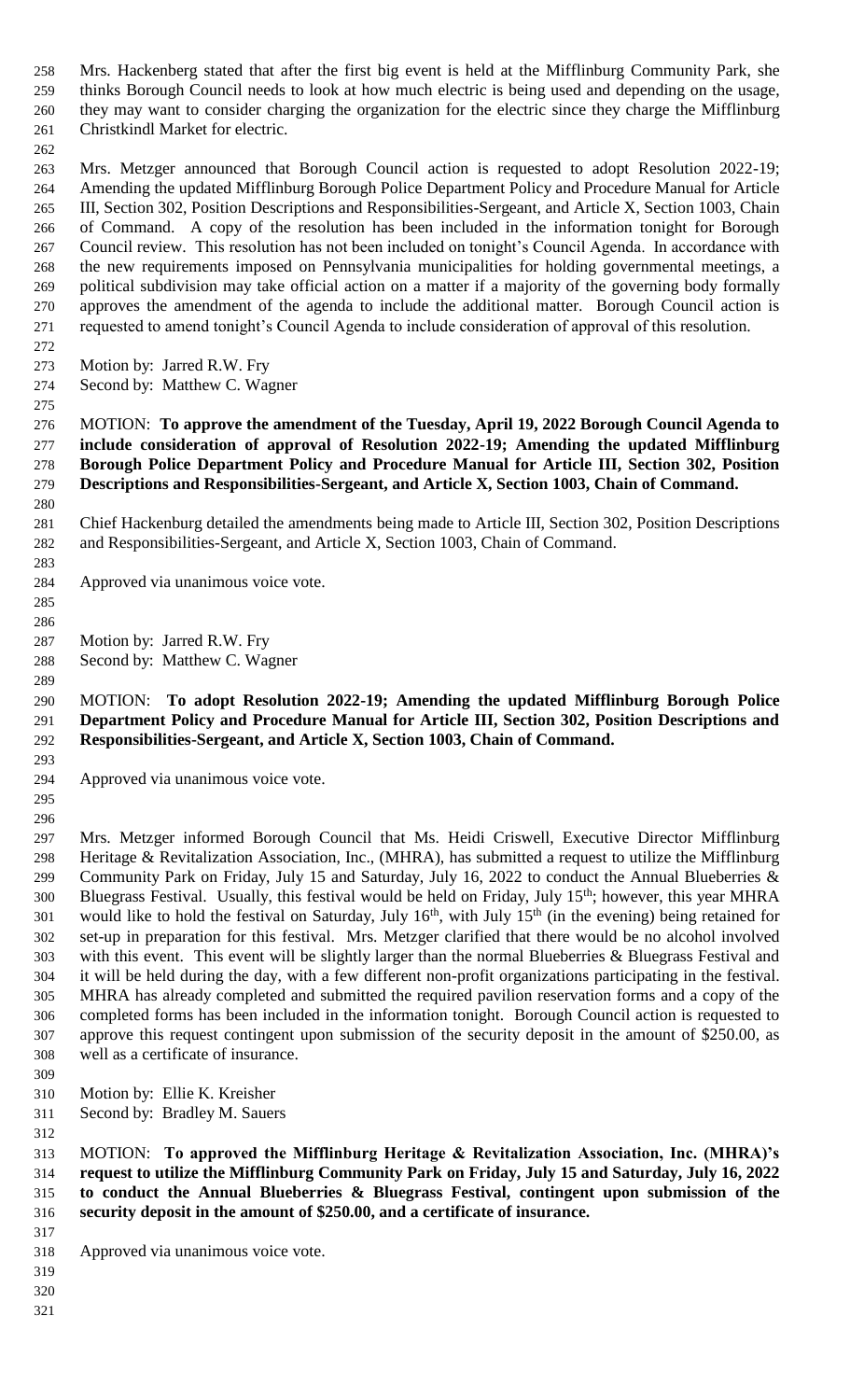Mrs. Metzger informed Borough Council that the Buffalo Valley Lutheran Parish, located at 404 Market Street, has submitted a request to utilize the Mifflinburg Community Park on Sunday, July 17, 2022 and Sunday, September 11, 2022 to conduct their church service and a picnic. The Buffalo Valley Lutheran Parish has already completed and submitted the required pavilion reservation forms and paid the \$250.00 security deposit, as well as submitted the required certificate of insurance for both of these requests. A copy of the completed reservation forms has been included in the information tonight. Borough Council action is requested to approve these request.

- Motion by: Matthew C. Wagner
- Second by: Bradley M. Sauers

#### MOTION: **To approve the Buffalo Valley Lutheran Parish's request to utilize the Mifflinburg Community Park on Sunday, July 17, 2022 and Sunday, September 11, 2022 to conduct their church service and a picnic.**

Approved via unanimous voice vote.

 

 Mrs. Metzger informed Borough Council that she received a request from the Perinatal Loss Team of the Family Place of Evangelical Community Hospital, which reads as follows:

- The Perinatal Loss Team of the Family Place of Evangelical Community Hospital requests the use of the pavilion and gazebo at the Mifflinburg Community Park to host the 2022 Walk for Remembrance and Hope, to honor precious babies who have been lost.
- Date of event: September 24, 2022
- The Perinatal Loss Team The Family Place of Evangelical Community Hospital
- A copy of the request has been included in the information tonight. The Evangelical Perinatal Loss Team has already completed and submitted the required pavilion reservation forms. Borough Council action is requested to approve this event, contingent upon submission of the security deposit in the amount of \$250.00, as well as a certificate of insurance.
- Motion by: Ellie K. Kreisher
- Second by: Beverly L. Hackenberg

#### MOTION: **To approve the Perinatal Loss Team of the Evangelical Community Hospital's request to utilize the Mifflinburg Community Park on Saturday, September 24, 2022 to host Evangelical's 2022 Walk for Remembrance and Hope, contingent upon submission of the security deposit in the amount of \$250.00, as well as a certificate of insurance.**

- Approved via unanimous voice vote.
- 

 Mrs. Metzger reminded Borough Council that they took action at the Tuesday, December 21, 2021 regular Borough Council meeting to grant Berks Homes a ninety (90) day extension to utilize the three (3) Sewer EDUs that were issued June 28, 2021 for Lot #8 - 10 Oak Avenue, Lot #9 - 16 Oak Avenue, and Lot #10 - 18 Oak Avenue; and to return one hundred percent (100%) of the tapping fee paid by Berks Homes for the three (3) Sewer EDUs that were issued on June 28, 2021 for Lot #99 - 1 Oak Avenue, Lot #16 - 25 Oak Avenue, and Lot #17- 23 Oak Avenue. The other six (6) EDUs that were issued to Berks Homes were already put into use. Mrs. Metzger reported that she has received an email from Ms. Pam Hertz, Office Manager at Berks Homes, which reads as follows:

 Please let this email be a formal request for an extension to the three (3) EDU's we purchased for:

| 379 | 10 Oak Avenue |
|-----|---------------|
| 380 | 16 Oak Avenue |
| 381 | 18 Oak Avenue |

 Due to the current market conditions materials have been hard to come by and slow to be received creating a much longer than expected build time. We are trying to get the six we have built to the finish line, complete with landscaping as we need to sell those before we can start additional homes.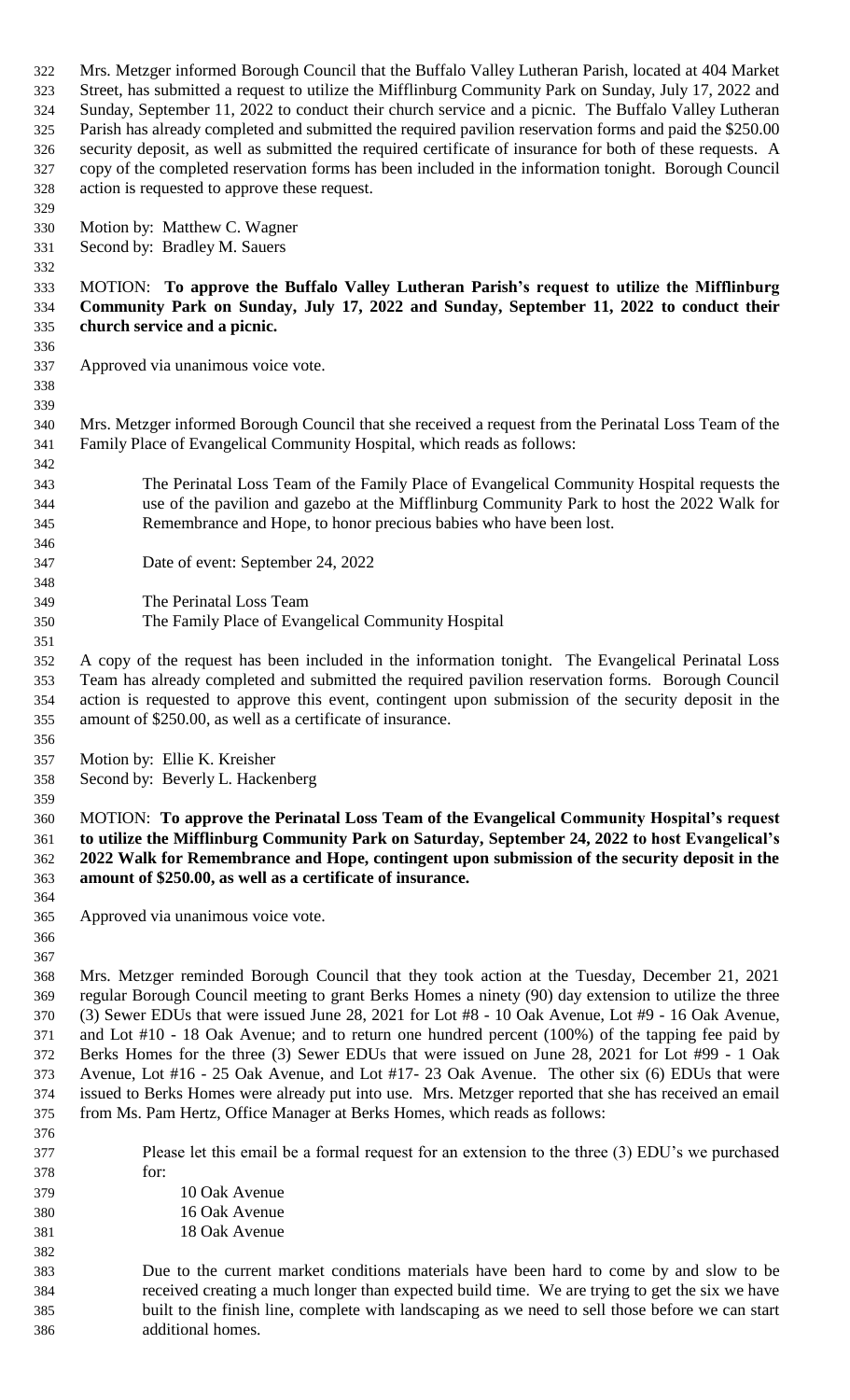| 387        | We are having a Grand Opening Event this Saturday, April 2nd and except that sales will be              |  |  |
|------------|---------------------------------------------------------------------------------------------------------|--|--|
| 388        | generated this weekend during the event. Our hope is to start the three homes above no later            |  |  |
|            | than May/June 2022.                                                                                     |  |  |
| 389        |                                                                                                         |  |  |
| 390        |                                                                                                         |  |  |
| 391        | Thank you for your consideration of this request.                                                       |  |  |
| 392        |                                                                                                         |  |  |
| 393        | Pam Hertz                                                                                               |  |  |
| 394        | Office Manager, Central Region                                                                          |  |  |
| 395        |                                                                                                         |  |  |
| 396        | A copy of the email has been included in the information tonight. Borough Council action is requested   |  |  |
| 397        | to approve this request.                                                                                |  |  |
| 398        |                                                                                                         |  |  |
| 399        | Motion by: Bradley M. Sauers                                                                            |  |  |
| 400        | Second by: Matthew C. Wagner                                                                            |  |  |
| 401        |                                                                                                         |  |  |
| 402        | MOTION: To grant Berks Homes an additional ninety (90) day extension to utilize the three (3)           |  |  |
| 403        | Sewer EDUs that were issued June 28, 2021 for 10 Oak Avenue, 16 Oak Avenue, and 18 Oak                  |  |  |
| 404        | Avenue.                                                                                                 |  |  |
| 405        |                                                                                                         |  |  |
| 406        | Approved via unanimous voice vote.                                                                      |  |  |
| 407        |                                                                                                         |  |  |
| 408        |                                                                                                         |  |  |
| 409        | Mrs. Metzger reported that the Borough has advertised for a Part-Time Seasonal Groundskeeper and        |  |  |
| 410        | interviewed the candidates for this position. Since the Borough is down three (3) Maintenance           |  |  |
| 411        | Employees, Borough Management is recommending that two (2) Part-Time Seasonal Groundskeepers be         |  |  |
| 412        | hired. Borough Council action is requested to offer employment to Mr. Eric J. Fahrman, Sr. and Mr.      |  |  |
| 413        | Michael Reilly at the starting wage of \$14.00/hr. as a Part-Time Seasonal Groundskeeper, contingent    |  |  |
|            | upon successful completion of the required pre-employment testing and criminal and child abuse          |  |  |
| 414        | clearances.                                                                                             |  |  |
| 415        |                                                                                                         |  |  |
| 416        |                                                                                                         |  |  |
| 417        | Motion by: Matthew C. Wagner                                                                            |  |  |
| 418        | Second by: Bradley M. Sauers                                                                            |  |  |
|            |                                                                                                         |  |  |
| 419        |                                                                                                         |  |  |
| 420        | MOTION: To offer employment to Mr. Eric J. Fahrman, Sr. and Mr. Michael Reilly at the starting          |  |  |
| 421        | wage of \$14.00/hr. as a Part-Time Seasonal Groundskeeper, contingent upon successful                   |  |  |
| 422        | completion of the required pre-employment testing and criminal and child abuse clearances.              |  |  |
| 423        |                                                                                                         |  |  |
| 424        | Approved via unanimous voice vote                                                                       |  |  |
| 425        |                                                                                                         |  |  |
| 426        |                                                                                                         |  |  |
| 427        | Mrs. Metzger informed Borough Council that Borough Management has prepared the Athletic Use             |  |  |
| 428        | Agreement between the Borough of Mifflinburg and the Mifflinburg Swim Team. The proposed fees for       |  |  |
| 429        | 2022 will increase to a cost of \$45.00 per team member. Borough Council action is requested to         |  |  |
| 430        | approve these agreements.                                                                               |  |  |
| 431        |                                                                                                         |  |  |
| 432        | Motion by: Ellie K. Kreisher                                                                            |  |  |
| 433        |                                                                                                         |  |  |
|            | Second by: Matthew C. Wagner                                                                            |  |  |
| 434        |                                                                                                         |  |  |
| 435        | MOTION: To approve the Athletic Use Agreement between the Borough of Mifflinburg and the                |  |  |
| 436        | <b>Mifflinburg Swim Team.</b>                                                                           |  |  |
| 437        |                                                                                                         |  |  |
| 438        | Approved via unanimous voice vote.                                                                      |  |  |
| 439        |                                                                                                         |  |  |
| 440        |                                                                                                         |  |  |
| 441        | Mrs. Metzger reported that Borough Council action is requested to hire the following six (6) additional |  |  |
| 442        | employees for the 2022 Season at the Mifflinburg Community Park/Pool:                                   |  |  |
| 443        |                                                                                                         |  |  |
| 444        | <b>Assistant Director: Mason Bollinger</b>                                                              |  |  |
| 445        |                                                                                                         |  |  |
| 446        | <b>Riley Griffith</b><br>Eli Brouse<br><b>Avery DeWire</b>                                              |  |  |
| 447        | Kambria Kline<br>Eli Erickson<br><b>Esmerelda Valle Torres</b>                                          |  |  |
| 448        |                                                                                                         |  |  |
| 449        | Borough Council action is requested to hire these individuals as recommended.                           |  |  |
| 450<br>451 |                                                                                                         |  |  |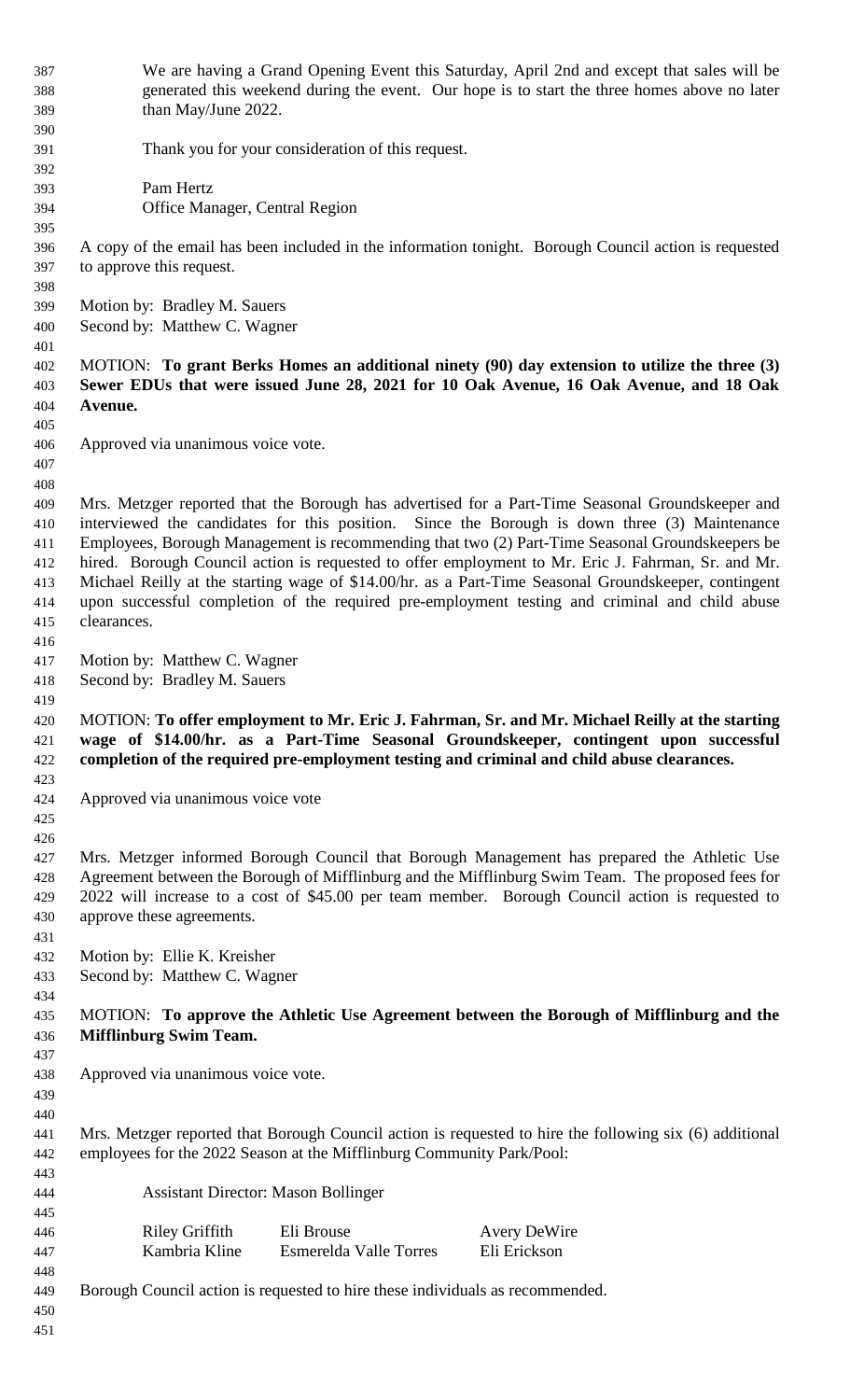Motion by: Ellie K. Kreisher Second by: Matthew C. Wagner MOTION: **To authorize a contingent offer of employment to Mr. Mason Bollinger as Assistant Park Director for the 2022 season at the Mifflinburg Community Park/Pool; and to hire the additional employees for the 2022 Season at the Mifflinburg Community Park/Pool as listed and recommended by the Borough Manager.** Yes – Mrs. Kreisher, Mr. Sauers, Mr. Wagner, Mr. J. Fry, Mrs. Hackenberg, Mr. R. Fry No – None Mrs. Metzger reported that Borough Council action is requested to approve the Mutual Assistance Agreement between the Borough of Mifflinburg and Citizens' Electric Company of Lewisburg, PA for distribution and transmission emergencies pursuant to guideline of the Edison Electric Institute. Motion by: Beverly L. Hackenberg Second by: Matthew C. Wagner MOTION: **To approve the Mutual Assistance Agreement between the Borough of Mifflinburg and Citizens' Electric Company of Lewisburg, PA for distribution and transmission emergencies pursuant to guideline of the Edison Electric Institute.** Approved via unanimous voice vote. Mrs. Metzger reported that Borough Council action is requested to approve the Borough of Mifflinburg AMP Member Mutual Aid Agreement between the Borough of Mifflinburg, American Municipal Power, Inc. (AMP), and other participating members of AMP. Motion by: Beverly L. Hackenberg Second by: Matthew C. Wagner MOTION: **To approve the Borough of Mifflinburg AMP Member Mutual Aid Agreement between the Borough of Mifflinburg, American Municipal Power, Inc. (AMP), and other participating members of AMP.** Approved via unanimous voice vote. Mrs. Kreisher informed Borough Council that she and Mr. Wagner have reviewed the admission rates for the Mifflinburg Community Pool passes for the 2022 season and is recommending the admission rates be increased. The following admission rates are being proposed for the 2022 season: Daily admission 498 • Ages 6-59 \$ 5.00 499 •  $60+$  \$ 3.00 500 Single - Student \$100.00 **Single - Adults** \$125.00 502 Family (5 people) \$250.00 503 • Extra family members \$20.00 504 Student weekly pass \$ 30.00 (7 Consecutive days) Lap Swimming \$ 5.00/person \*\***Pool Hours:** 1:00-8:00 PM \*\***Senior Citizen Discount:** 20% Off Single Adult Rate (\$100.00) Age 60+ \*\***Family Membership** are for immediate family ONLY. (A family membership is recognized those individual living in the same household; however, it does not include grandparents, aunts, uncles, grandchildren, and children older than 18 years of age (except college students ID). The proposed admission rates would eliminate the Resident and Non-Resident rates to make it a flat rate. In addition, the '½ price after 5:00 PM discount' for daily admissions would be eliminated, as well as the '10% discount if purchased prior to the pool opening date' for seasonal passes.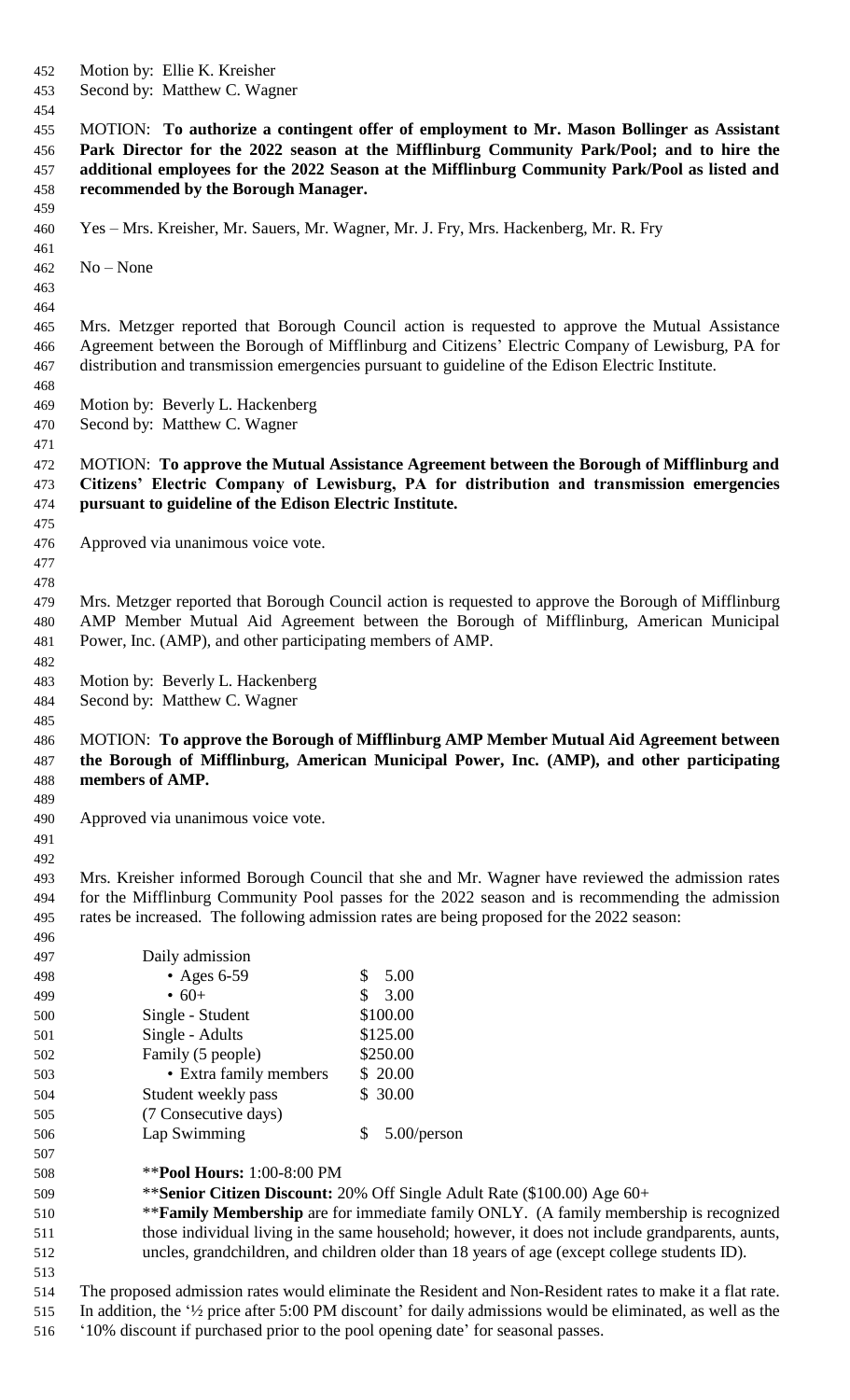Mrs. Kreisher clarified that it's still uncertain as to whether or not there will be Swim Lessons held at the Mifflinburg Community Pool during the 2022 season due to the staffing issues.

 A lengthy discussion was held regarding the proposed admission rates, pool hours, and the staffing issues at the Mifflinburg Community Pool for the 2022 season. Mrs. Metzger informed Borough Council that they increased the pay wages for the Mifflinburg Park/Pool Employees, so they need to increase the admissions rates to cover the increased costs for staffing.

 Mayor Cooney suggested that no seasonal passes be offered for the 2022 season at the Mifflinburg Community Pool due to the uncertainty with the pool hours and the staffing issues.

 Mr. Wagner stated that the Borough has made the community aware of the issues with regard to staffing and the concern of being able to afford the increased costs for staffing. Additionally, the community is aware that the Borough had to find the revenue somewhere to cover the cost of higher pay wages. Mr. Wagner reiterated that he thinks the Borough is justified if someone were to complain about the proposed admission rates for the 2022 Season. Mr. J. Fry agreed with Mr. Wagner, clarifying that in order to even open the pool the Borough had to offer higher pay wages.

 Mrs. Hackenberg expressed that she doesn't like that the proposed admission rates eliminate the different rates for Resident and Non-Resident and make it a flat rate. Mrs. Kreisher explained that she and Mr. Wagner discussed this and the goal is to show inclusivity of Borough and surrounding Townships. This might encourage financial support in the future from other municipalities.

 Motion by: Matthew C. Wagner

Second by: Ellie K. Kreisher

 MOTION: **To set the admission rates for the Mifflinburg Community Pool passes for the 2022 season as recommended.**

 Mrs. Hackenberg inquired about daily lap swim admissions. Mrs. Kreisher clarified that daily lap swim admissions would increase from \$2.00 to \$5.00/person. A lengthy discussion was held; it was decided that the daily lap swim admissions would increase from \$2.00 to \$3.00/person

Yes – Mr. Sauers, Mr. Wagner, Mr. J. Fry, Mrs. Hackenberg, Mrs. Kreisher, Mr. R. Fry

No – None

 

 Mr. Rowe provided Borough Council with an update on the status of the Walnut Street Reconstruction Project. Mr. Rowe reported that Livic Civil has solicited bids for the Walnut Street Reconstruction Project. The bid opening was held on Tuesday, April 19, 2022 at 2:00 PM. There were four (4) bids received and are as follows:

| 559 |                                |              |  |
|-----|--------------------------------|--------------|--|
| 560 | Dave Gutelius Excavating, Inc. | \$420,596.00 |  |
| 561 | Fairchild Base Brothers Inc.   | \$486,595.62 |  |
| 562 | Mid-State Paving, LLC          | \$519,697.20 |  |
| 563 | Glenn O. Hawbaker, Inc.        | \$651,410.50 |  |
| 564 |                                |              |  |

 A copy of the bid tabulation has been included in the information tonight. After reviewing the required documents and unit prices submitted by each contractor, the low bid for this project was submitted by Dave Gutelius Excavating, Inc. for a total base bid amount of \$420,596.00. Based on the bid values and supporting information provided by the contractor, Livic Civil is recommending that Borough Council proceed with award to Dave Gutelius Excavating, Inc.

 Mr. Rowe pointed out that \$320,250.00 has been included in the 2022 Budget for the Walnut Street Reconstruction Project, a difference of \$100,346.00. Mr. Rowe and Mrs. Metzger detailed several options that were available on where the remaining funds could be transferred from in order to proceed with this project. A lengthy discussion was held; Mr. Rowe clarified that the bids are valid for sixty (60) days.

- 
- 
- 
-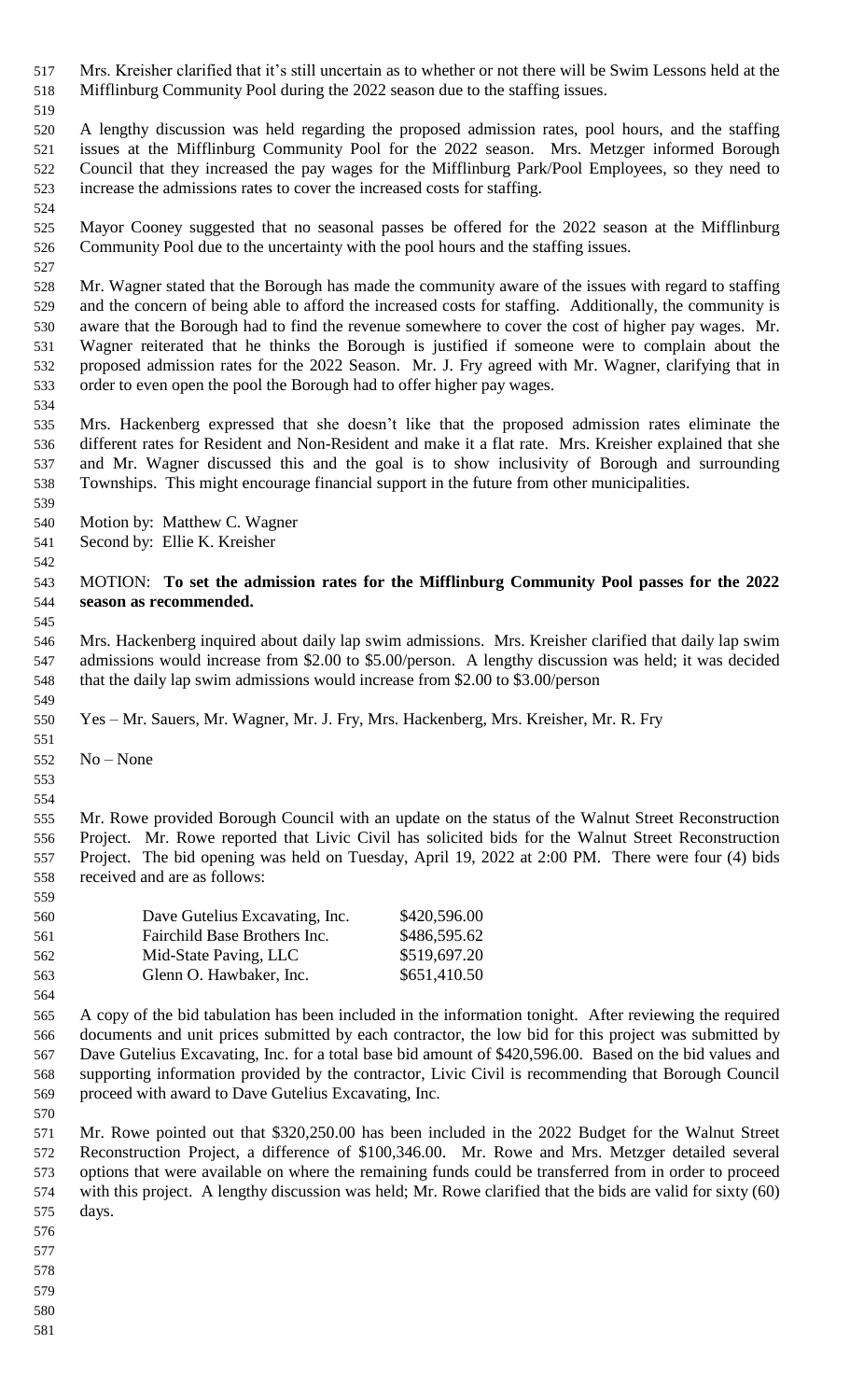Motion by: Beverly L. Hackenberg

Second by: Matthew C. Wagner

### MOTION: **To award the bids for the Walnut Street Reconstruction Project to Dave Gutelius Excavating, Inc. for a total base bid amount of \$420,596.00 as recommended by Livic Civil.**

Yes – Mr. Wagner, Mr. J. Fry, Mrs. Hackenberg, Mrs. Kreisher, Mr. Sauers, Mr. R. Fry

 No – None

 

 Mrs. Metzger informed Borough Council that consideration is requested to approve the Consent to Assignment Agreements between the Borough of Mifflinburg and Silvertip, Inc. Mr. Burkhart explained that Silvertip, Inc. was the contractor awarded the HVAC Contract and the Plumbing Contract for the Borough Equipment Center and the Mifflinburg Hose Company Building Renovations. It's Mr. Burkhart's understanding that Silvertip, Inc. intends to reorganize and recapitalize its business by transferring all of its assets, including its right under the Agreement, to Silvertip Acquisition, LLC, a Delaware limited liability company, with the current management team to remain in place. Pursuant to Section 13.2.1 of General Conditions of the Agreement, Silvertip, Inc. is not permitted to assign the Agreement to the Silvertip Acquisition, LLC without the prior written consent of the Borough. Silvertip, Inc. has requested the Borough's consent to assign the Agreement to Silvertip Acquisition, LLC in connection with the aforesaid reorganization and recapitalization.

Motion by: Matthew C. Wagner

Second by: Ellie K. Kreisher

 MOTION: **To approve the Consent to Assignment Agreements between the Borough of Mifflinburg and Silvertip, Inc. for the HVAC Contract and the Plumbing Contract for the Borough Equipment Center and the Mifflinburg Hose Company Building Renovations.**

Yes – Mr. Wagner, Mr. J. Fry, Mrs. Hackenberg, Mrs. Kreisher, Mr. Sauers, Mr. R. Fry

- No None
- 

 Mr. Rowe provided Borough Council with an update on the status of the Borough Equipment Center located at 6 Industrial Parkway and the Mifflinburg Hose Company Building located at 325 Chestnut Street Renovation. Mr. Rowe reported that Silvertip Inc. has submitted Payment Application No. 3 in the amount of \$11,789.70 for the Plumbing Contract for the Borough Equipment Center and the Mifflinburg Hose Company Building Renovations. A copy of the payment application has been included in the information tonight. Mr. Rowe and Anthony H. Visco Jr. Architects have reviewed the payment application and recommend that Borough Council take action to approve this payment application.

- Motion by: Matthew C. Wagner
- Second by: Bradley M. Sauers

#### MOTION: **To approve Payment Application No. 3 to Silvertip Inc. for the Plumbing Contract for the Borough Equipment Center and the Mifflinburg Hose Company Building Renovations in the amount of \$11,789.70.**

Yes – Mr. Wagner, Mr. J. Fry, Mrs. Hackenberg, Mrs. Kreisher, Mr. Sauers, Mr. R. Fry

No – None

 

 Mr. Rowe reported that Silvertip Inc. has also submitted Payment Application No. 3 in the amount of \$17,584.18 for the HVAC Contract for the Borough Equipment Center and the Mifflinburg Hose Company Building Renovations. A copy of the payment application has been included in the information tonight. Mr. Rowe and Anthony H. Visco Jr. Architects have reviewed the payment application and recommend that Borough Council take action to approve this payment application.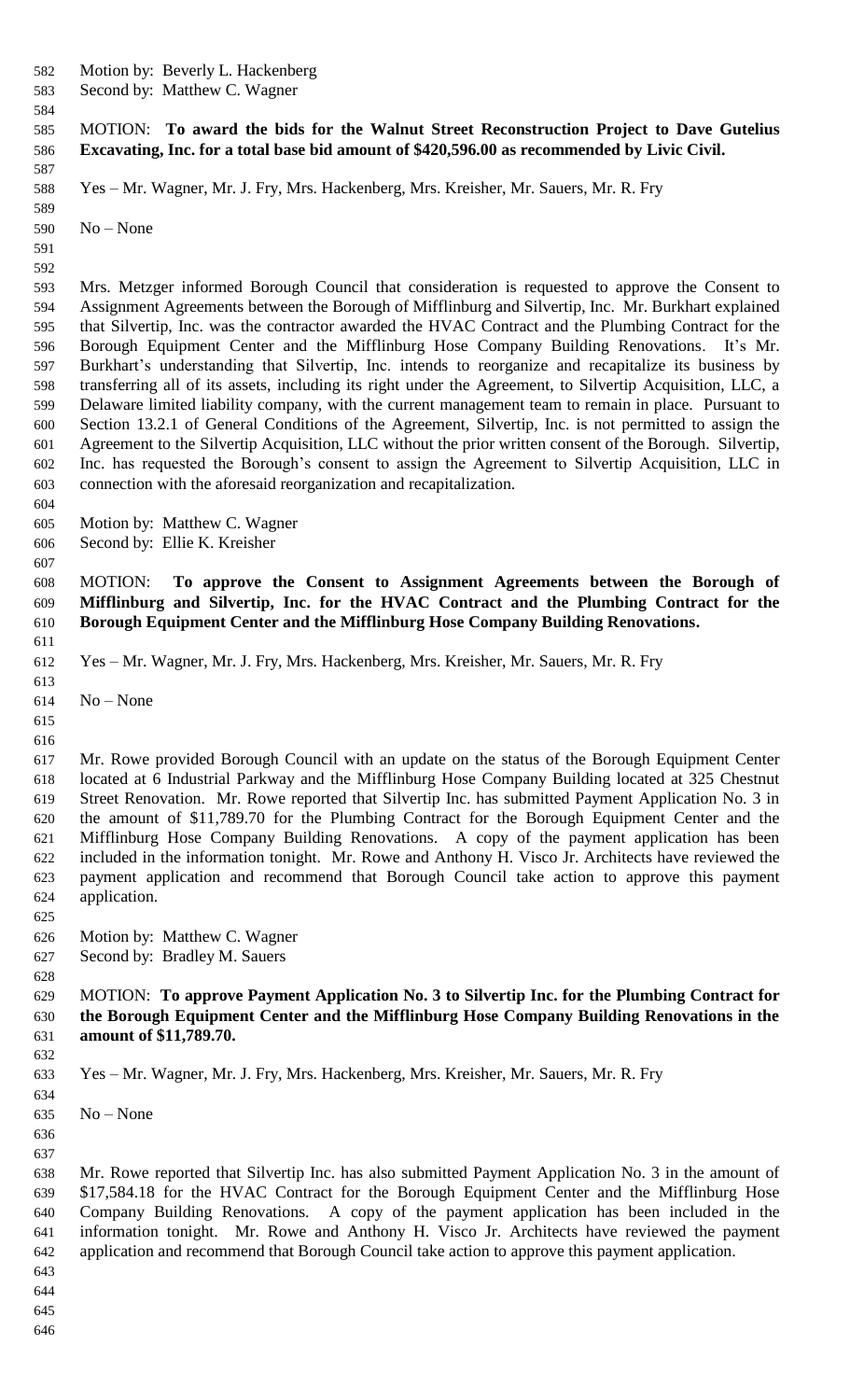- Motion by: Matthew C. Wagner
- Second by: Bradley M. Sauers

## MOTION: **To approve Payment Application No. 3 to Silvertip Inc. for the HVAC Contract for the Borough Equipment Center and the Mifflinburg Hose Company Building Renovations in the amount of \$17,584.18.**

Yes – Mr. J. Fry, Mrs. Hackenberg, Mrs. Kreisher, Mr. Sauers, Mr. Wagner, Mr. R. Fry

No – None

 

 Mr. Rowe reported that KC Larson Inc. has submitted Payment Application No. 3 in the amount of \$9,315.00 for the Electrical Contract for the Borough Equipment Center and the Mifflinburg Hose Company Building Renovations. A copy of the payment application has been included in the information tonight. Mr. Rowe and Anthony H. Visco Jr. Architects have reviewed the payment application and recommend that Borough Council take action to approve this payment application.

- Motion by: Bradley M. Sauers
- Second by: Ellie K. Kreisher
- 

#### MOTION: **To approve Payment Application No. 3 to KC Larson Inc. for the Electrical Contract for the Borough Equipment Center and the Mifflinburg Hose Company Building Renovations in the amount of \$9,315.00.**

Yes – Mrs. Hackenberg, Mrs. Kreisher, Mr. Sauers, Mr. Wagner, Mr. J. Fry, Mr. R. Fry

- No None
- 

 Mr. Rowe reported that Yoder Builders, Inc. has submitted Payment Application No. 2 in the amount of \$52,472.55 for the General Contract for the Borough Equipment Center and the Mifflinburg Hose Company Building Renovations. A copy of the payment application has been included in the information tonight. Mr. Rowe and Anthony H. Visco Jr. Architects have reviewed the payment application and recommend that Borough Council take action to approve this payment application.

- Motion by: Bradley M. Sauers
- Second by: Matthew C. Wagner

## MOTION: **To approve Payment Application No. 2 to Yoder Builders, Inc. for the General Contract for the Borough Equipment Center and the Mifflinburg Hose Company Building Renovations in the amount of \$52,472.55.**

Yes – Mrs. Kreisher, Mr. Sauers, Mr. Wagner, Mr. J. Fry, Mrs. Hackenberg, Mr. R. Fry

No – None

 

 Mrs. Kreisher reminded Borough Council that Ms. Karen Musser and Ms. Julia Hummel attended the Tuesday, April 5, 2022 Borough Work Session to voice their desire to enhance the Mifflinburg Community Park; and with that, Ms. Musser offered to assist the Borough with grant writing which Mrs. Metzger would essentially be required to complete and submit. It was agreed upon by those present at the Borough Work Session, that the Borough would submit an American Rescue Plan Act (ARPA) Application to the County of Union to update the playground equipment at the Mifflinburg Community Park. Mrs. Kreisher reported that since the Borough Work Session, a meeting was held with Mrs. Erin Threet, Assistant Vice President at HRG, Inc., and Ms. Nichole Mendinsky, Practice Area Leader Land Development at HRG, Inc., whom were both in agreeance with the Borough submitting an ARPA Application for the playground equipment. Subsequently, a discussion was held about completing an overall all-encompassing plan for the Mifflinburg Community Park on how the Borough wants to restructure the park, and it was mentioned that the Pennsylvania Department of Community and Economic Development (DCED) is accepting applications for Greenways, Trails and Recreation Program (GTRP) Grant Funds until May 31, 2022. Grants are for projects up to \$250,000.00 with a 15% local cash match of the total project cost or cash equivalents for the appraised value of real estate. It's anticipated, that it will cost \$50,000.00 to \$60,000.00 to have an overall all-encompassing plan completed for the Mifflinburg Community Park.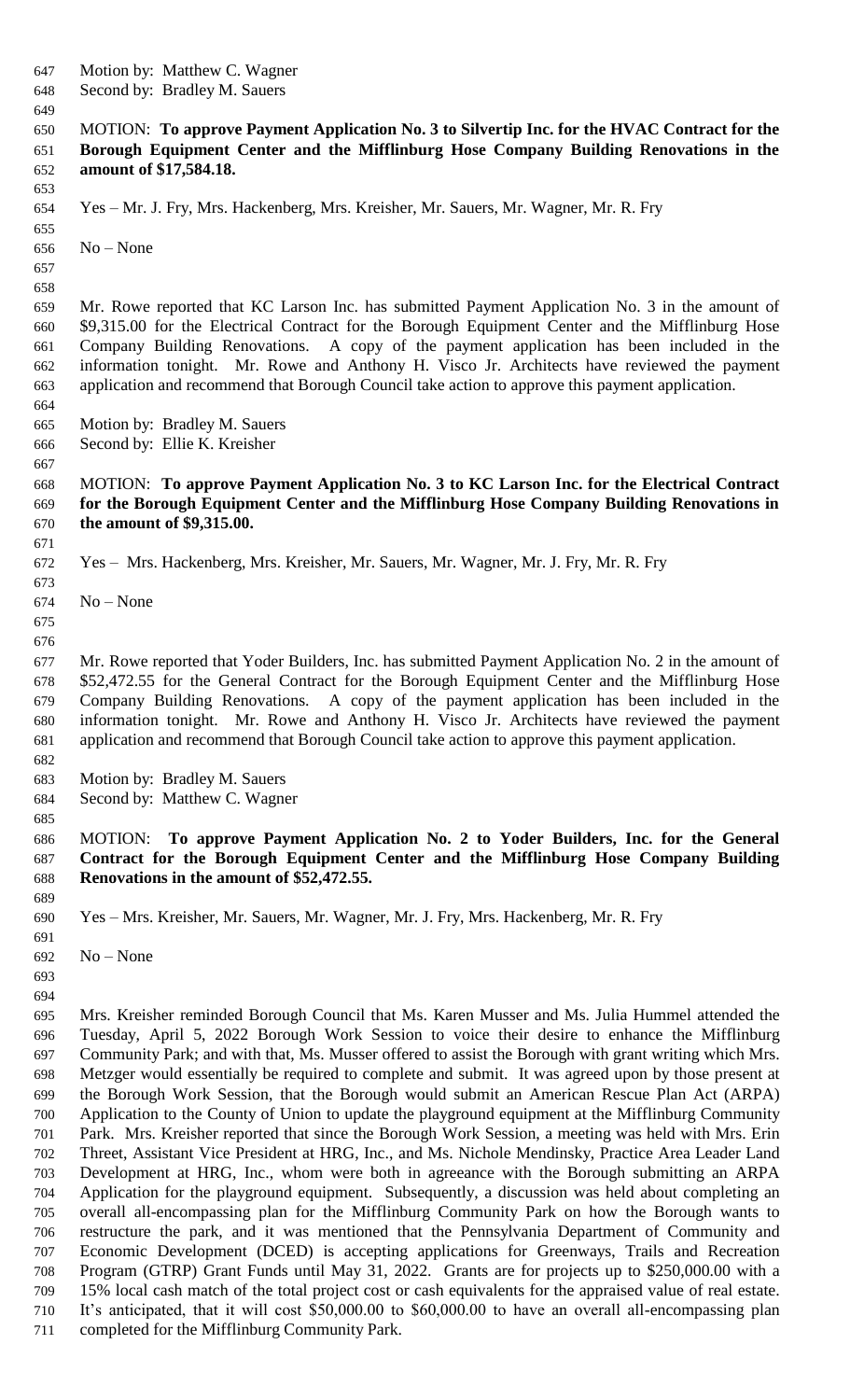A lengthy discussion was held regarding submitting a GTRP Application to DCED to complete an overall all-encompassing plan for the Mifflinburg Community Park. Mrs. Kreisher clarified that Borough Council consideration is requested to 1) determine what they intend to use the Union County ARPA funds for, and with that, how much money they want to contribute since there is a 10% match required with this grant; 2) if they want to submit a GTRP Application to DCED, and with that, if they're okay with allowing Ms. Musser and Ms. Hummel to assist the Borough with researching and writing the grant application, with Mrs. Metzger ultimately submitting the application. Motion by: Matthew C. Wagner Second by: Bradley M. Sauers MOTION: **To submit a Greenways, Trails and Recreation Program (GTRP) Application to the Department of Community and Economic Development (DCED) to complete an overall all- encompassing plan for the Mifflinburg Community Park up to \$75,000.00, with a commitment of \$11,250.00 in local matching funds; with assistance of Ms. Karen Musser and Ms. Julia Hummel.**  Yes – Mr. Sauers, Mr. Wagner, Mr. J. Fry, Mrs. Hackenberg, Mrs. Kreisher, Mr. R. Fry No – None Another lengthy discussion was held regarding submitting an ARPA Application to the County of Union and what Borough Council intends to use the ARPA funds for. It was decided to submit two (2) ARPA applications to the County of Union, one for the Sewer Projects and another one to update the playground equipment at the Mifflinburg Community Park. Motion by: Matthew C. Wagner Second by: Ellie K. Kreisher MOTION: **To submit an American Rescue Plan Act (ARPA) Application to the County of Union in the amount not-to-exceed \$600,000.00 for the Sewer Projects.**  Yes – Mr. Wagner, Mr. J. Fry, Mrs. Hackenberg, Mrs. Kreisher, Mr. Sauers, Mr. R. Fry No – None Motion by: Matthew C. Wagner Second by: Jarred R.W. Fry 752 MOTION: To submit a 2<sup>nd</sup> American Rescue Plan Act (ARPA) Application to the County of Union **in amount not-to-exceed \$300,000.00 to update the playground equipment at the Mifflinburg Community Park.**  Yes – Mr. J. Fry, Mrs. Hackenberg, Mrs. Kreisher, Mr. Sauers, Mr. Wagner, Mr. R. Fry No – None Ms. Karen Musser announced that she is working on writing a letter of support to submit with the Greenways, Trails and Recreation Program (GTRP) Application. Mrs. Metzger informed Borough Council that she has received a request from Lewisburg to allow the 765 Mifflinburg Fire Police to participate in the Union County 4<sup>th</sup> of July Parade. Borough Council is 766 requested to add the Union County 4<sup>th</sup> of July Parade to the 2022 Special Events for the Mifflinburg Fire Police which extends Worker's Compensation Coverage for this activity. Motion by: Matthew C. Wagner Second by: Jarred R.W. Fry 772 MOTION: To add the Union County 4<sup>th</sup> of July Parade to the 2022 Special Events for the **Mifflinburg Fire Police.** Approved via unanimous voice vote.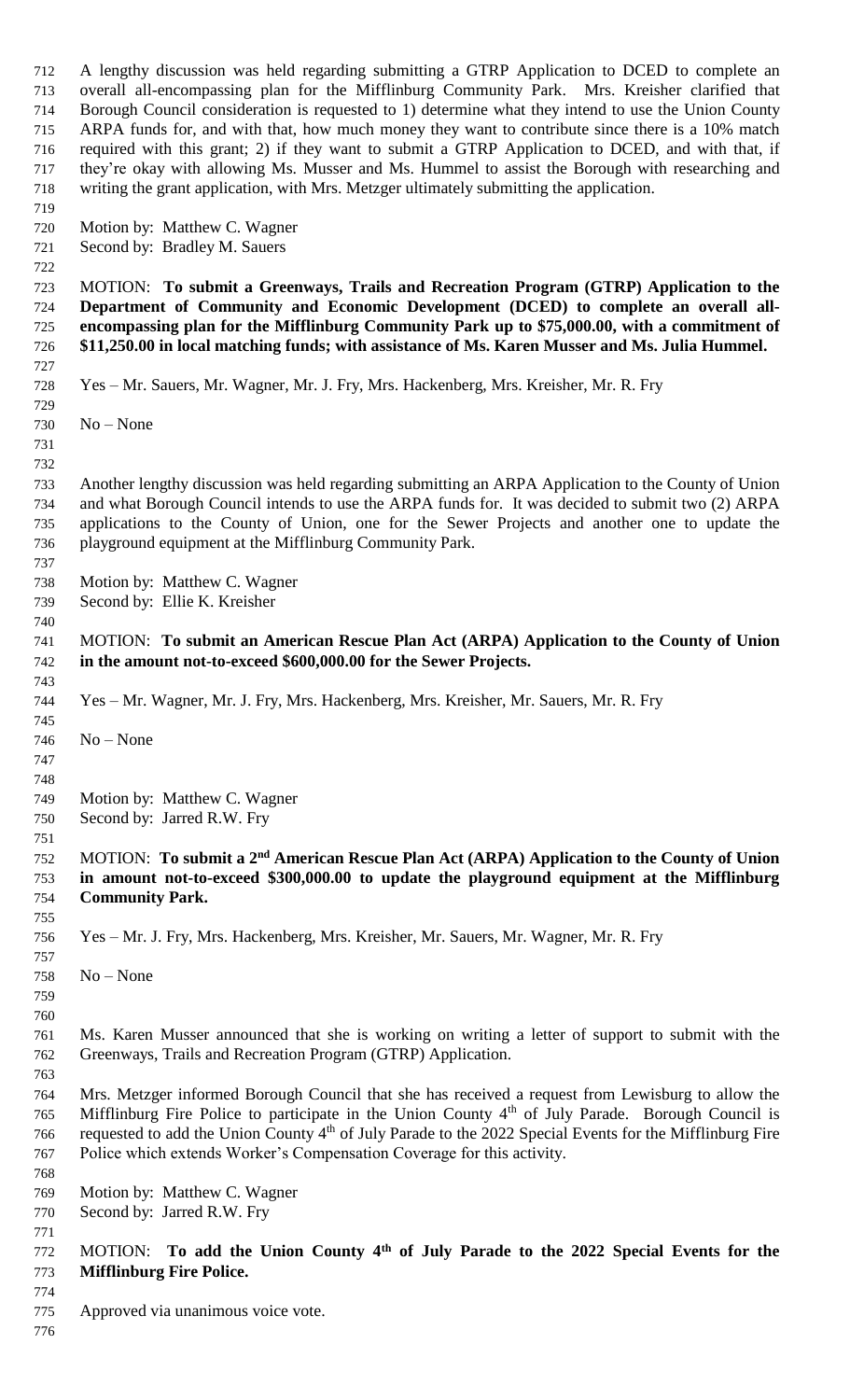- 777 Mrs. Metzger requested Borough Council action to accept the resignation of Mr. Christopher Klinger as an Electric Lineman I effective Friday, April 8, 2022.
- Motion by: Matthew C. Wagner
- Second by: Bradley M. Sauers

# MOTION: **To accept with regret the resignation of Mr. Christopher Klinger as an Electric Lineman I effective Friday, April 8, 2022.**

- Approved via unanimous voice vote
- 

 Mrs. Metzger informed Borough Council that they received a copy of the April 2022 Project Updates for the Past 2 Weeks included in the information tonight that Mr. Rowe was asked to submit. Mr. Wagner thanked Mr. Rowe, Mayor Cooney, and Chief Hackenburg for submitting their reports prior to the meeting.

- Mrs. Metzger requested an executive session to discuss personnel matters.
- 

 Mrs. Metzger reported that Nexgrid, the Borough's AMI System, are upgrading to version 4.0 and they are suggesting that as a part of that, the Borough upgrade to their for Cloud storage. Nexgrid has provided a proposal for Cloud storage in the amount of \$4,200.00/year. This proposal has not been included on tonight's Council Agenda. Borough Council action is requested to amend tonight's Council Agenda to include consideration of the Nexgrid proposal for Cloud storage.

- Motion by: Matthew C. Wagner
- Second by: Bradley M. Sauers
- MOTION: **To approve the amendment of the Tuesday, April 19, 2022 Borough Council Agenda to include consideration of the Nexgrid proposal for Cloud storage.**
- Approved via unanimous voice vote.
- 

- Motion by: Matthew C. Wagner
- Second by: Bradley M. Sauers
- MOTION: **To approve the Nexgrid proposal for Cloud storage in the amount of \$4,200.00/year to upgrade the Borough's AMI System.**
- Yes Mrs. Hackenberg, Mrs. Kreisher, Mr. Sauers, Mr. Wagner, Mr. J. Fry, Mr. R. Fry
- No None
- 

 Mayor Cooney informed Borough Council that they received a copy of the Monthly Police Department Call Summary for March 2022 included in the information tonight.

- Mayor Cooney informed Borough Council that they received a copy of the Public Safety Report for April 2022 included in the information tonight. Mayor Cooney provided Borough Council with an update on the status of the Mifflinburg Buggy Days Event.
- A lengthy discussion was held regarding park safety and police presence at the Mifflinburg Community Park, in addition to the camera system. Mr. Wagner recommended that this matter be deferred to the Borough Work Session to be discuss further.
- Chief Hackenburg provided Borough Council with an update on the status of the promotion process for Mifflinburg Police Officers. Chief Hackenburg reported that Borough Council approval is requested to notify the Civil Service Commission (CSC) of the vacancy to be filled by promotion and request a certification of an Eligibility List for the position.
- 
- 
- 
-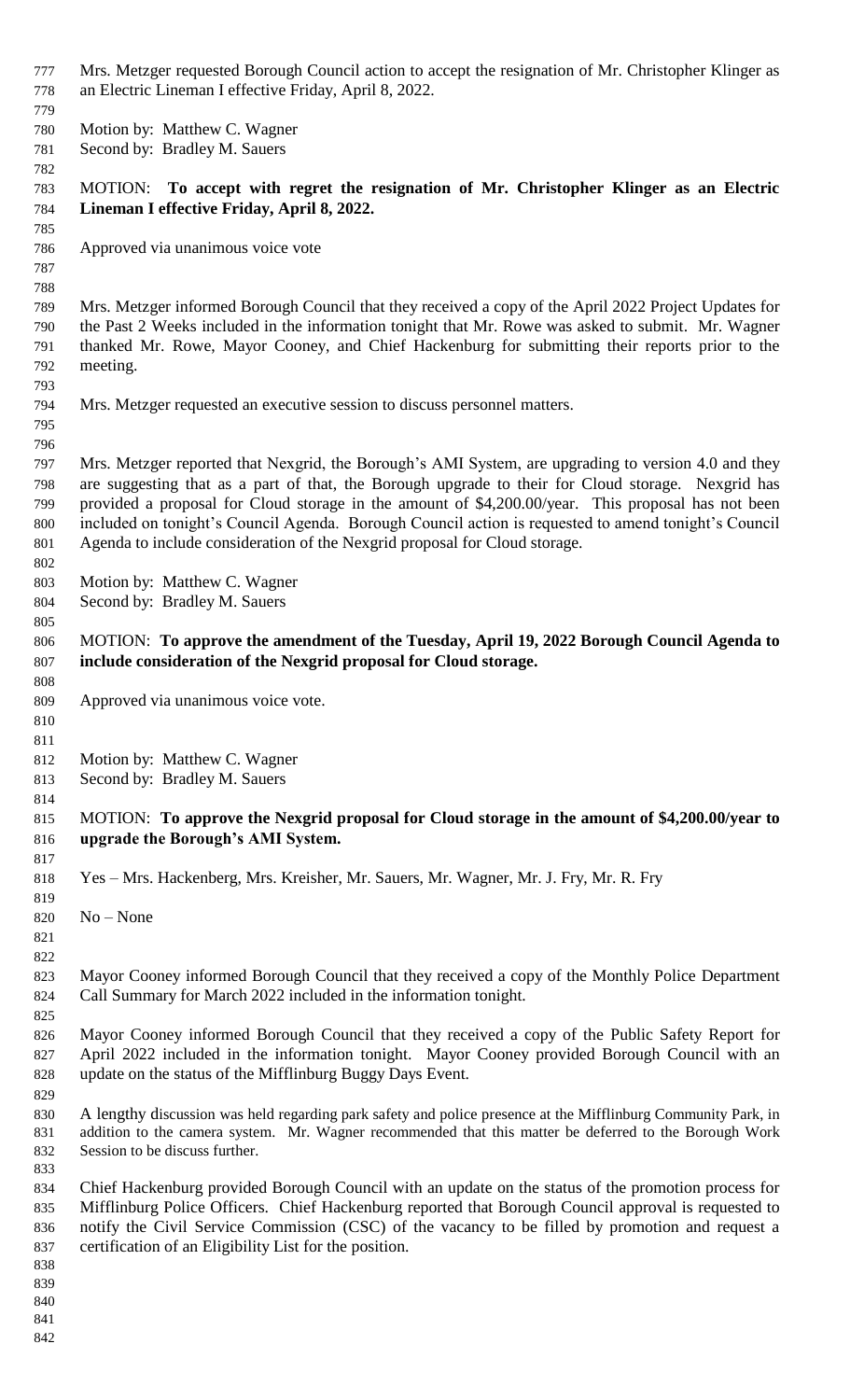- Motion by: Matthew C. Wagner
- Second by: Bradley M. Sauers
- 

## MOTION: **To notify the Civil Service Commission (CSC) of the vacancy to be filled by promotion and request a certification of an Eligibility List for the position.**

- Approved via unanimous voice vote.
- 

 

 

 Chief Hackenburg informed Borough Council that on April 14, 2022 he received correspondence requesting manpower assistance from Chief Daniel Embeck, South Williamsport Police Department, for the annual Little League World Series (LLWS) to be held on August 17-28, 2022. Chief Embeck has indicated that the Officers' pay is at overtime rate and payroll is completely reimbursed by Little League International. This would be on a volunteer basis and in addition to Officers' regular duties/shifts in the Borough. A lengthy discussion was held; Chief Hackenburg stated that he would check with the Mifflinburg Police Officers to see if any of them are interested is assisting prior to Borough Council consideration.

 Chief Hackenburg announced that the Mifflinburg Police Department donated eight (8) ballistic vests, which were no longer in service, to Ukrainian solders through the Fraternal Order of Police.

 Chief Hackenburg presented Borough Council with some Monthly Highlights for the Mifflinburg Police Department for March 2022.

Chief Hackenburg requested an executive session to discuss pending litigation.

 Mayor Cooney informed Borough Council that he participated in or will be participating in the following meetings or events:

- 872 Worked with Selina Heddings and Miranda Reber on their Spring Craft Show that was held at the Buffalo Valley Trading Post and Boutique, located at 407 Chestnut Street, on Saturday, April 16, 2022. Ms. Heddings and Ms. Reber invited the Mifflinburg Hose Company who sold out of Chicken BBQ.
- 876 The Annual Mifflinburg Community Easter Egg Hunt that was held on Saturday, April 16, 2022 at the Mifflinburg VFW Carnival Grounds.
- 878 Mr. Holden Midkiff and his wife will be opening up a new business, Crossroads Farms, at 879 by the corner of  $5<sup>th</sup>$  and Chestnut Streets.
- 880 Spoke with the owner of Pelican's SnoBalls, located at N.  $8<sup>th</sup>$  Street, about scheduling a Ribbon Cutting. It's anticipated that a Ribbon Cutting Ceremony will be scheduled after their outside renovations and landscaping projects were finished.
- Motion by: Matthew C. Wagner
- Second by: Jarred R.W. Fry

## MOTION: **To enter into executive session at 9:04 PM.**

 Approved via unanimous voice vote.

- Motion by: Matthew C. Wagner
- Second by: Bradley M. Sauers
- MOTION: **To reconvene the meeting at 9:26 PM.**

Approved via unanimous voice vote.

Motion by: Matthew C. Wagner

MOTION: **To adjourn the Mifflinburg Borough Council meeting.**

Approved via unanimous voice vote.